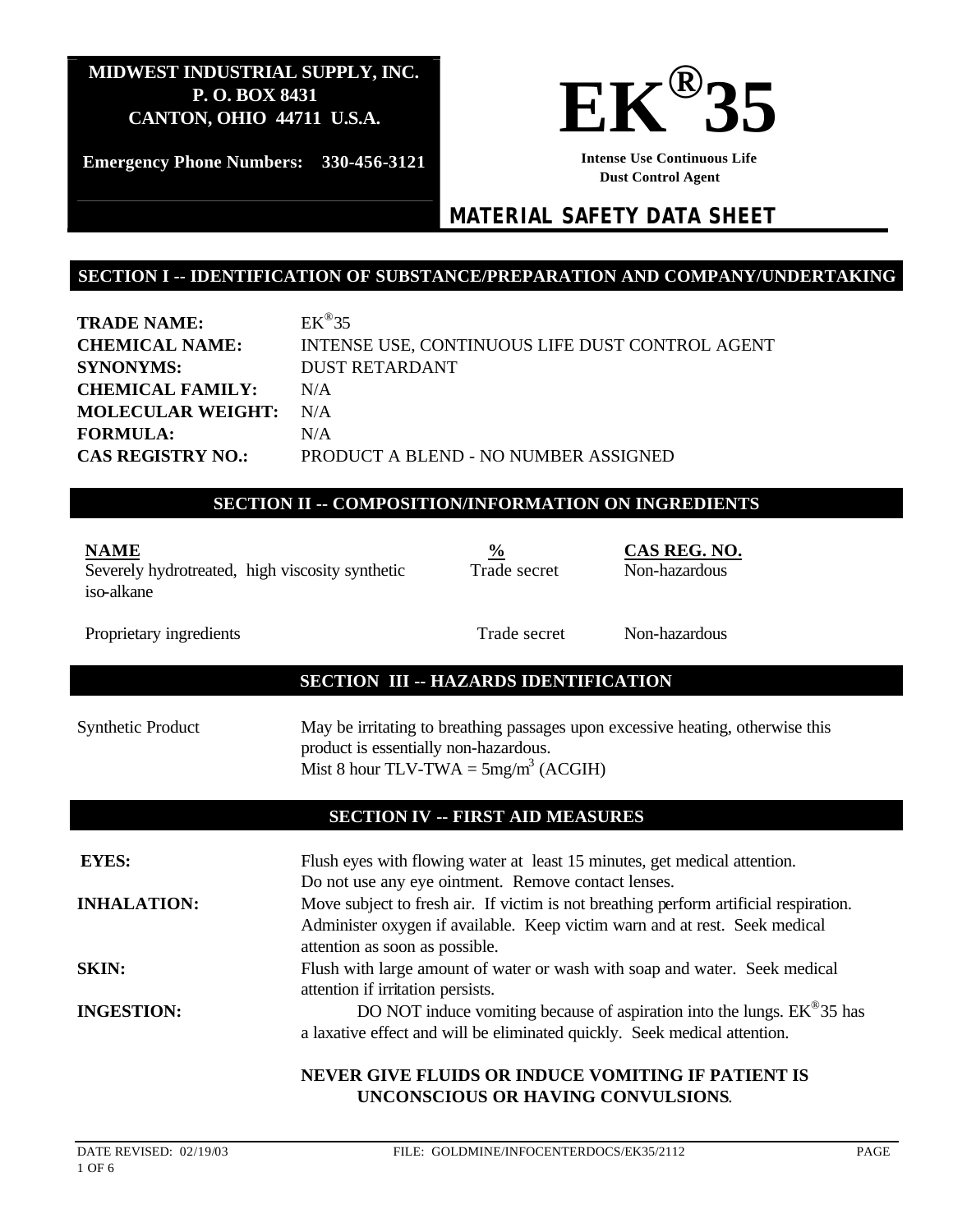

**Emergency Phone Numbers: 330-456-3121**

**Intense Use Continuous Life Dust Control Agent** 

# *MATERIAL SAFETY DATA SHEET*

#### **NOTE TO PHYSICIAN:** Monitor respiratory distress. If cough or difficulty breathing develops, evaluate for respiratory tract irritation, bronchitis or pneumonitis.

### **SECTION V -- FIRE FIGHTING MEASURES**

| <b>FLAMMABILITY:</b>                                                  | Nonflammable, but will burn on prolonged exposure to flame<br>or high temperature.                                                                                       |
|-----------------------------------------------------------------------|--------------------------------------------------------------------------------------------------------------------------------------------------------------------------|
| <b>FLASH POINT (TEST METHOD):</b><br><b>AUTOIGNITION TEMPERATURE:</b> | $>284^{\circ}F$ ( $>140^{\circ}C$ ), open cup, ASTM D92, Cleveland<br>$>455^{\circ}F(235^{\circ}C)$                                                                      |
|                                                                       | UNUSUAL FIRE AND EXPLOSION HAZARDS: Do not cut, weld, heat of drill or pressurize empty container.                                                                       |
| <b>MATERIALS TO AVOID:</b>                                            | Low fire hazard. Must be moderately heated before ignition<br>will occur. Avoid contact with strong oxidizing agents,<br>including peroxides, chlorine and strong acids. |
| <b>PRODUCTS OF COMBUSTION:</b>                                        | Carbon dioxide, carbon monoxide, smoke and irritating<br>fumes as products of incomplete combustion.                                                                     |

#### **EXTINGUISHING MEDIA AND INSTRUCTIONS:**

If a tank, railcar of tank truck is involved in a fire isolate for 0.5 miles in all directions. Shut off fuel to fire if it is possible to do so without hazard. If this is impossible, withdraw from the area and let the fire burn itself out under controlled conditions. Withdraw immediately in case of rising sound from venting safety device or any discoloration of the tank due to fire. Cool containing vessels with water spray in order to prevent pressure build-up, autoignition or explosion.

SMALL FIRE: use dry chemicals, foam,  $CO<sub>2</sub>$ . LARGE FIRE: use water spray, fog of foam. For small outdoor fires portable extinguishers may be used and SCBA (self contained breathing apparatus) may not be required. For all indoor fires and any significant outdoor fires SCBA if required. Respiratory and eye protection are required for fire fighting personnel.

## **SECTION VI - ACCIDENTAL RELEASE MEASURES**

#### **SPILL AND LEAK PROCEDURES:**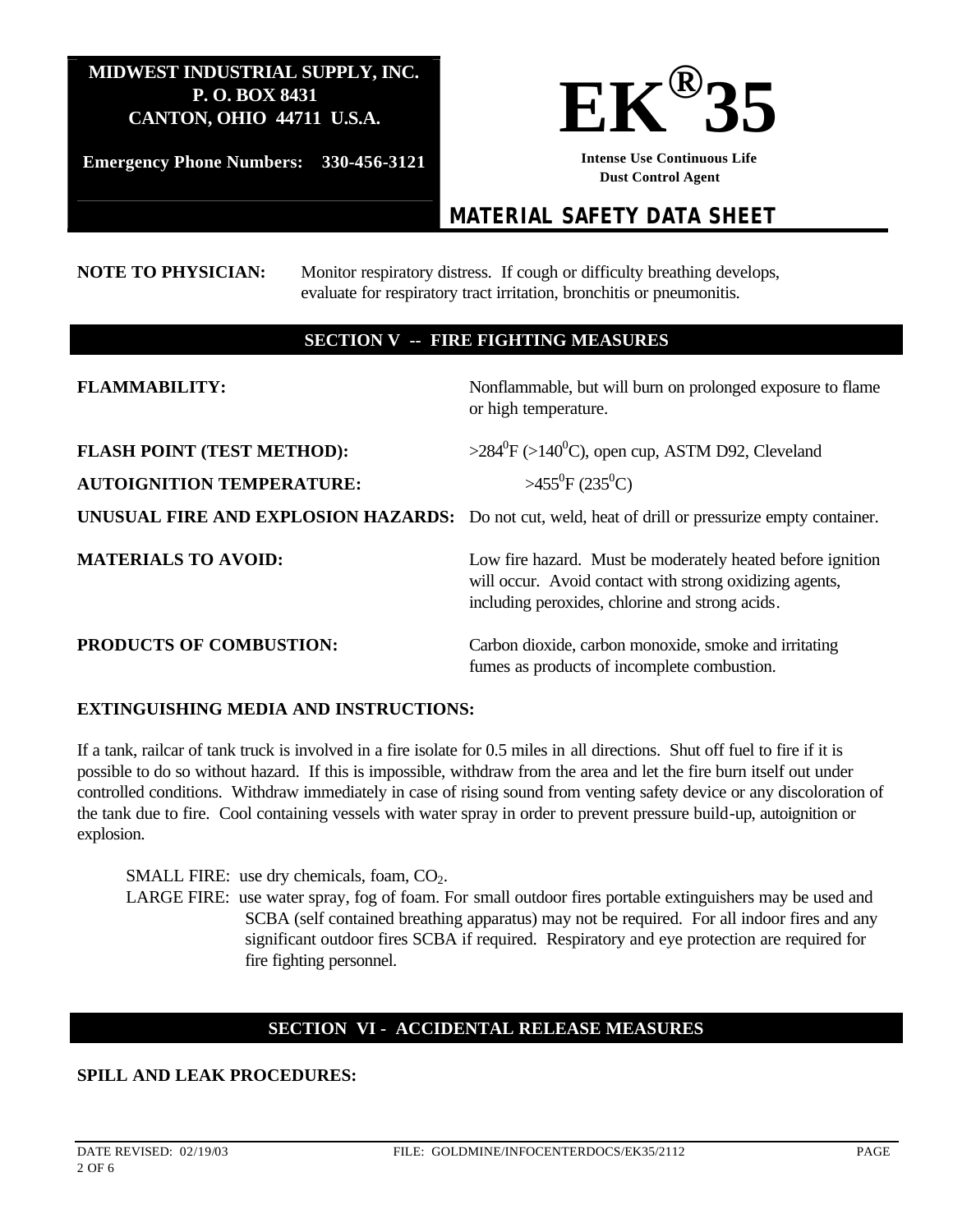

**Emergency Phone Numbers: 330-456-3121**

**Intense Use Continuous Life Dust Control Agent** 

# *MATERIAL SAFETY DATA SHEET*

ELIMINATE ALL IGNITION SOURCES. Stop leak without risk and contain spill. Absorb with inert absorbent materials such as clay or sand. Place absorbent in closed metal containers for later disposal or burn in appropriate facility. Keep spills out of sewers and open bodies of water.

### **SECTION VII -- HANDLING AND STORAGE**

| <b>STORAGE:</b>                | Keep in a cool, dry, ventilated storage area and in closed containers. Keep<br>away from sources of ignition and oxidizing materials.                                                              |
|--------------------------------|----------------------------------------------------------------------------------------------------------------------------------------------------------------------------------------------------|
| <b>HANDLING:</b>               | KEEP AWAY FROM SOURCES OF IGNITION. Do not reuse empty<br>containers. Practice good hygiene. Wash hands before eating. Launder<br>clothes before reuse. Discard saturated leather goods.           |
|                                | SECTION VIII -- EXPOSURE CONTROL/PERSONAL PROTECTION                                                                                                                                               |
| <b>RESPIRATORY PROTECTION:</b> | None required if good ventilation is maintained. If mist is generated<br>by heating or spraying use a NIOSH approved organic respirator with a mist<br>filter.                                     |
| <b>VENTILATION:</b>            | Under normal handling conditions special ventilation is not necessary. If<br>operation generates mist or fumes use ventilation of keep exposure to<br>airborne contaminants below exposure limits. |
| <b>EYE PROTECTION:</b>         | Chemical splash, goggles recommended.                                                                                                                                                              |
| PROTECTIVE CLOTHING:<br>casual | Clothing to minimize skin contact, long sleeves, boots or shoes. For                                                                                                                               |
|                                | contact PVC gloves are suitable, for prolonged contact use neoprene                                                                                                                                |
| <sub>or</sub>                  | nitrile gloves.                                                                                                                                                                                    |

## **SECTION IX -- PHYSICAL AND CHEMICAL PROPERTIES**

**BOILING/MELTING POINT @ 760 mm Hg:**  $>493^{\circ}F$  ( $>256^{\circ}C$ )

**VAPOR PRESSURE mm Hg @ 20°C:** negligible at ambient temperature

**SPECIFIC GRAVITY OR BULK DENSITY:** 0.85 – 0.95

**SOLUBILITY IN WATER:** insoluble in water

DATE REVISED: 02/19/03 FILE: GOLDMINE/INFOCENTERDOCS/EK35/2112 PAGE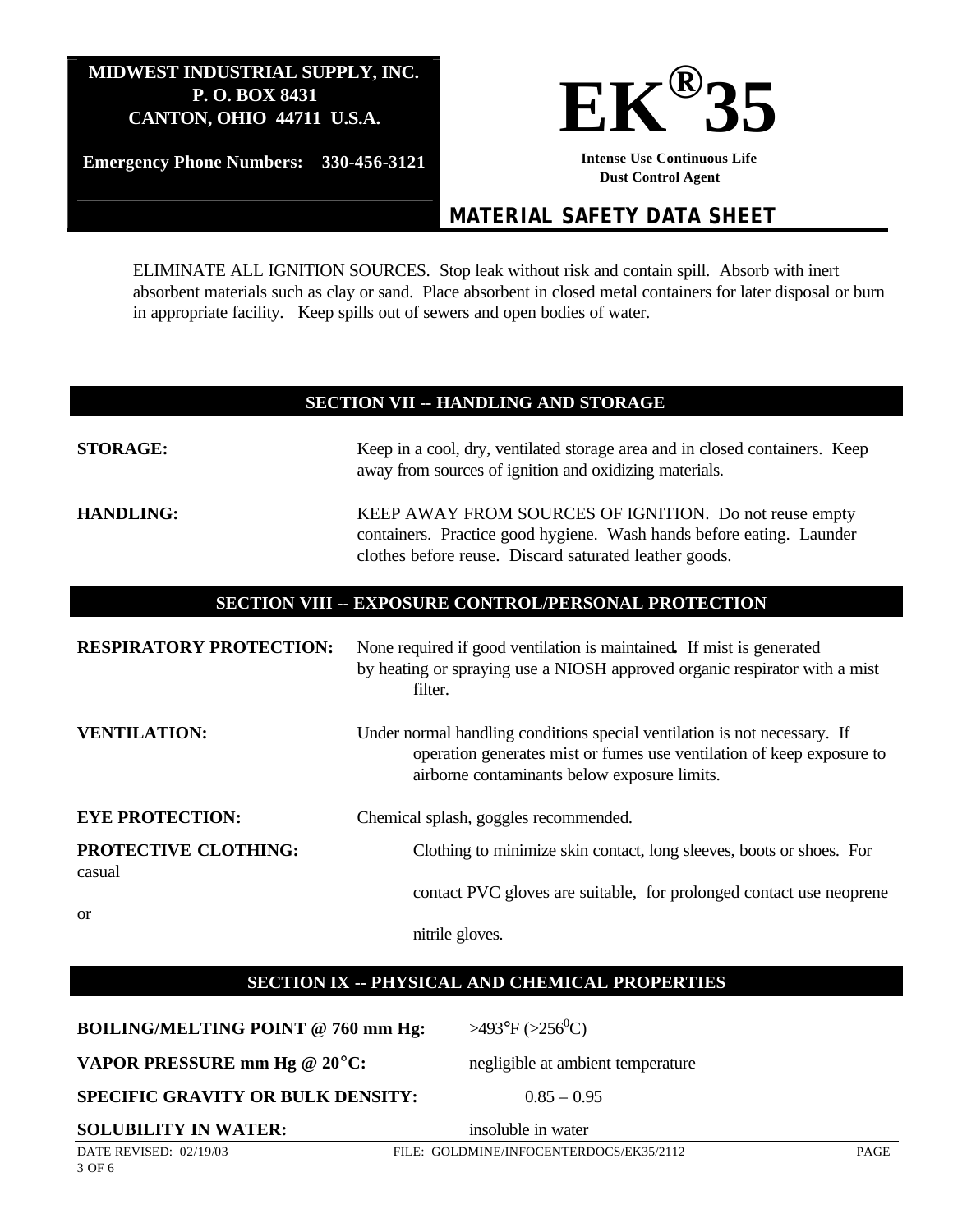**Emergency Phone Numbers: 330-456-3121**



**Intense Use Continuous Life Dust Control Agent** 

# *MATERIAL SAFETY DATA SHEET*

| <b>APPEARANCE:</b> | viscous, brown colored liquid            |
|--------------------|------------------------------------------|
| <b>ODOR:</b>       | none                                     |
| <b>POUR POINT:</b> | $\langle 15^{0}F (\langle 9^{0}C)$       |
| pH:                | N/A, not an aqueous solution or emulsion |
| <b>ACIDITY:</b>    | none                                     |

### **ALKILINITY:** none

# **SECTION X -- STABILITY AND REACTIVITY**

| <b>STABILITY:</b><br><b>CHEMICAL INCOMPATIBILITY:</b><br>HAZARDOUS DECOMPOSITION PRODUCTS: Thermal decomposition in the presence of air may yield | Stable under normal handling conditions.<br>Can react with strong organic oxidizing materials<br>carbon monoxide and/or carbon dioxide, smoke,<br>hydrocarbons and irritating fumes. |
|---------------------------------------------------------------------------------------------------------------------------------------------------|--------------------------------------------------------------------------------------------------------------------------------------------------------------------------------------|
| <b>HAZARDOUS POLYMERIZATION:</b>                                                                                                                  | Does not occur under normal industrial conditions.                                                                                                                                   |
| <b>CONDITIONS TO AVOID:</b>                                                                                                                       | Excessive heat and flame.                                                                                                                                                            |
| <b>CORROSIVE TO METAL:</b>                                                                                                                        | No.                                                                                                                                                                                  |

# **SECTION XI -- TOX ICOLOGICAL INFORMATION**

#### **EFFECTS OF OVEREXPOSURE**

| <b>INHALATION:</b> | Inhalation is highly unlikely. However prolonged or repeated inhalation of fumes or<br>mists may cause irritation to the respiratory tract. Product deposits in lungs may lead<br>to fibrosis and reduced pulmonary function. |
|--------------------|-------------------------------------------------------------------------------------------------------------------------------------------------------------------------------------------------------------------------------|
| <b>SKIN:</b>       | It is not a skin irritant However prolonged or repeated contact may cause skin<br>irritation, dermatitis or oil acne.                                                                                                         |
| <b>EYES:</b>       | Prolonged or repeated contact may be irritating to eyes. Will not cause permanent<br>damage.                                                                                                                                  |
| <b>INGESTION:</b>  | Relatively non toxic to digestive tract.                                                                                                                                                                                      |
| <b>MUTAGENIC:</b>  | Mutagenic activity test are negative toward: Salmonella Typhimurium, Salmonella-<br>Eschrichia coli and Chinese Hamster ovary.                                                                                                |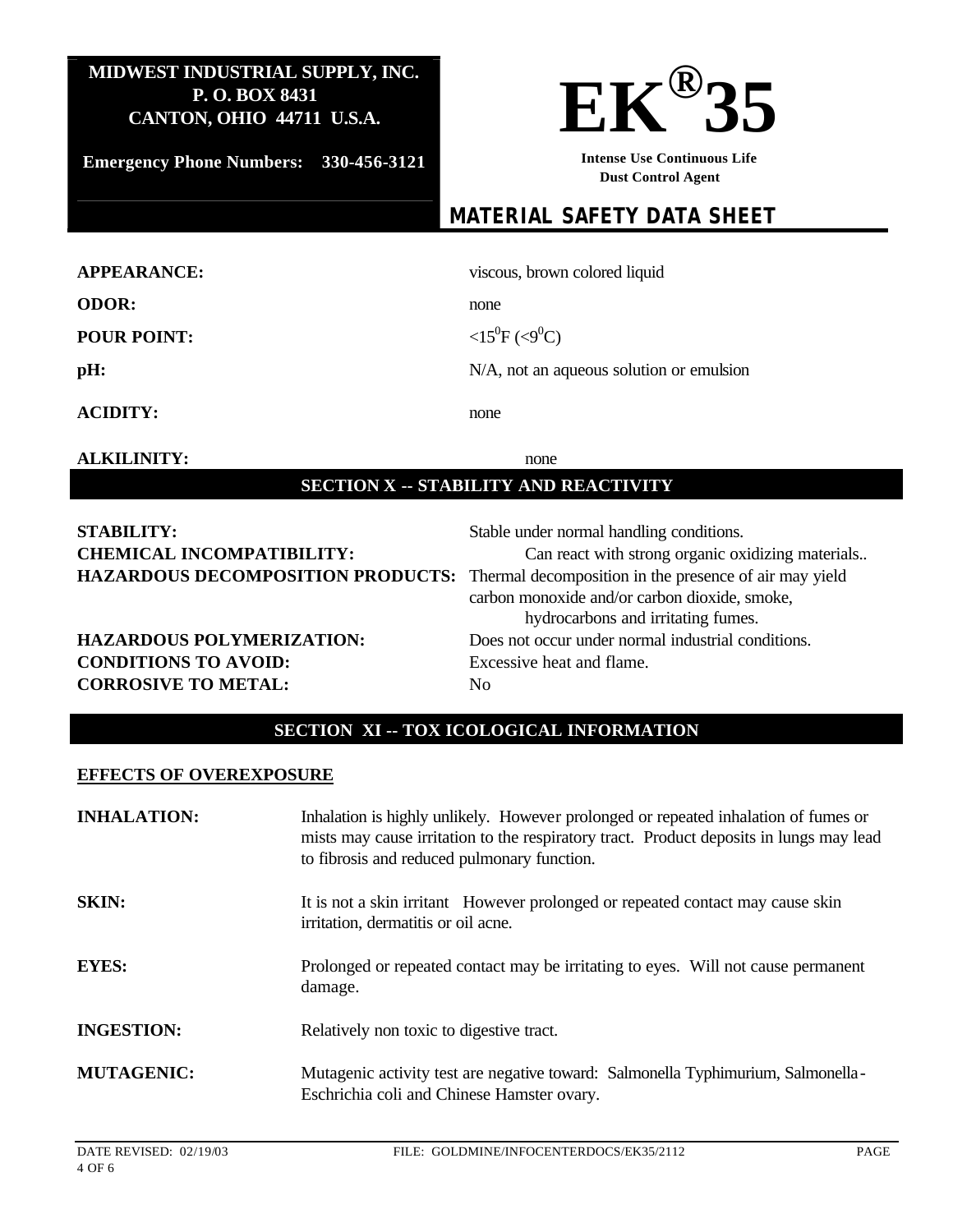

**Emergency Phone Numbers: 330-456-3121**

**Intense Use Continuous Life Dust Control Agent** 

# *MATERIAL SAFETY DATA SHEET*

**REPRODUCTIVE TOXICITY:** Based on data to date it does not pose a reproductive risk.

#### **CARCINOGENICITY:**

## **Based on studies to date EK® 35 is not known to be carcinogenic to humans**

ACGIH (mists) - Based on available human studies, exposure to product mist alone has not demonstrated to cause human effects at levels below 5 mg/m<sup>3</sup>. IARC - IARC group 3; cannot be classified as to carcinogenicity to humans. NTP - No studies were found. IRIS - No studies were found. OSHA - OSHA PEL (8 hour TWA) = 5 mg/m<sup>3</sup> for synthetic product mists.

# **SECTION XII -- ECOLOGICAL INFORMATION**

The synthetic iso-alkane portion has the potential for degradation by hydroxyl radicals in the troposphere under the influence of sunlight, and by bacteria in soil water. Potential for food chain concentration is low. The acute oral toxicity toward acquatic organisms is none to low: LC50 (rainbow trout) >500,000 ppm in 96 hours; LC50 (Mysidopsis bahai) >500,000 ppm in 96 hours. Passed the EPS 1/RM/24 Microtox test luminescent bacteria.

When used and applied properly  $EK^{\omega}35$  is not known to pose any ecological problems.

#### **SECTION XIII -- DISPOSAL CONSIDERATIONS**

#### **WASTE DISPOSAL METHOD:**

Consult your local authorities for regulations. Preferred waste management: recycle or reuse, incinerate with energy recovery, disposal in a licensed facility. Disposal facility should be compliant with state, local and federal government regulations.

## **SECTION XIV -- TRANSPORTATION INFORMATION**

| D.O.T. PROPER SHIPPING NAME (49CFR172.101):                | <b>None</b> |
|------------------------------------------------------------|-------------|
| <b>HAZARDOUS SUBSTANCE (40CFR116):</b>                     | N/A         |
| <b>REPORTABLE QUANTITY (RQ):</b>                           | N/A         |
| D.O.T. HAZARD CLASSIFICATION (49CFR172.101): Non-regulated |             |